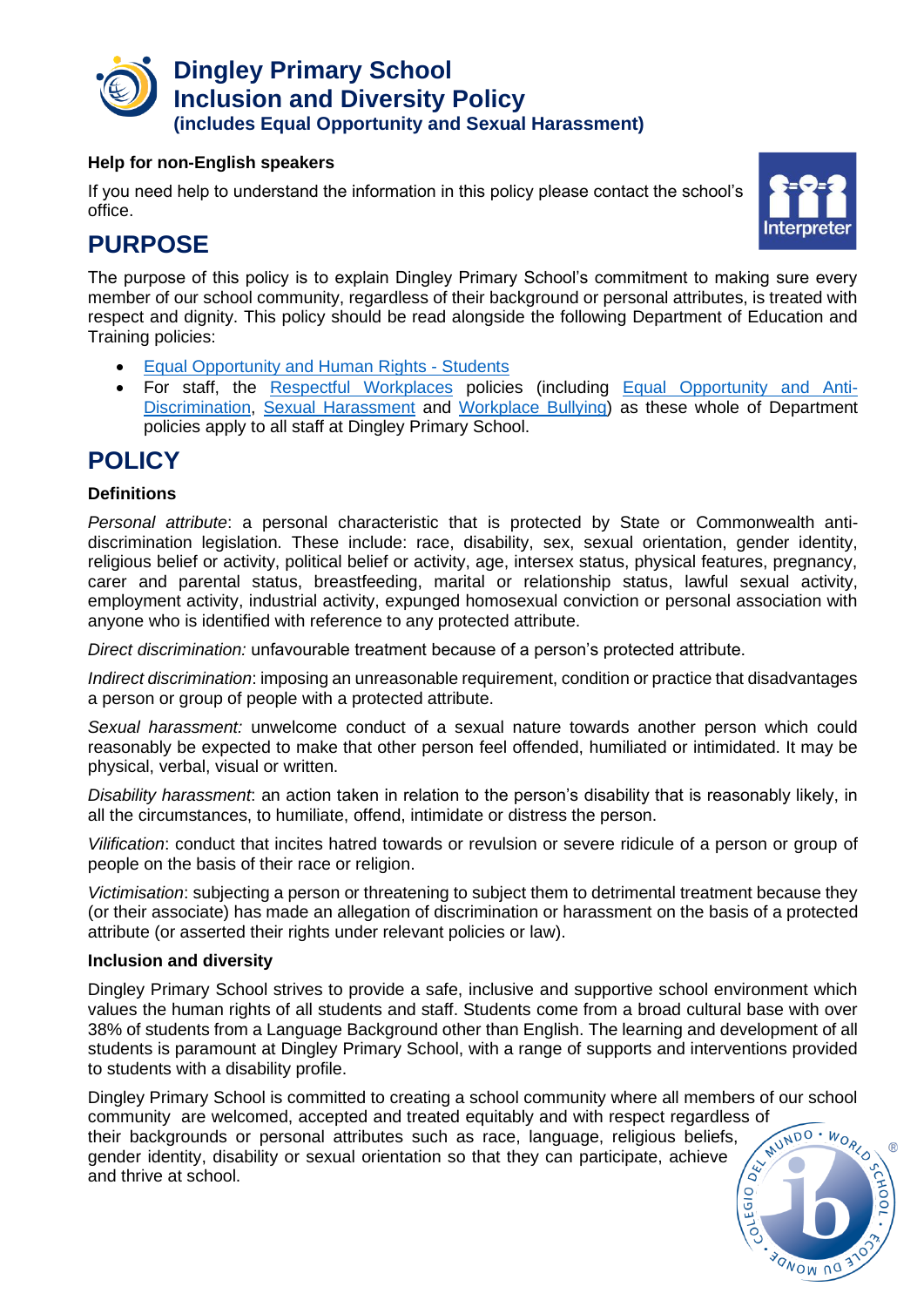

Dingley Primary School acknowledges and celebrates the diversity of backgrounds and experiences in our school community and we will not tolerate behaviours, language or practices that label, stereotype or demean others. At Dingley Primary School we value the human rights of every student and we take our obligations under anti-discrimination laws and the Charter of Human Rights and Responsibilities seriously.

Dingley Primary School will:

- Actively nurture and promote a culture where everyone is treated with respect and dignity
- ensure that students are not discriminated against (directly or indirectly) and where necessary, are reasonably accommodated to participate in their education and school activities (eg schools sports, concerts,) on the same basis as their peers
- acknowledge and respond to the diverse needs, identities and strengths of all students
- encourage empathy and fairness towards others
- challenge stereotypes that promote prejudicial and biased behaviours and practices
- contribute to positive learning, engagement and wellbeing outcomes for students
- respond to complaints and allegations appropriately and ensure that students are not victimised.

Bullying, unlawful discrimination, harassment, vilification and other forms of inappropriate behaviour targeting individuals or groups because of their personal attributes will not be tolerated at Dingley Primary School. We will take appropriate measures, consistent with our *Student Wellbeing and Engagement* and *Bullying Prevention* policies to respond to students who demonstrate these behaviours at our school.

Students who may have experienced or witnessed this type of behaviour are encouraged to speak up and to let their teachers, parents or carers know about those behaviours to ensure that inappropriate behaviour can be addressed.

#### **Reasonable adjustments for students with disabilities**

Dingley Primary School also understands that it has a legal obligation to make reasonable adjustments to accommodate students with disabilities. A reasonable adjustment is a measure or action taken to assist students with disabilities to participate in their education on the same basis as their peers. Reasonable adjustments will be made for students with disabilities in consultation with the student, their parents or carers, their teachers and if appropriate, their treating practitioners. Our school may consult through Student Support Group processes and in other less formal ways. For more information about support available for students with disabilities, and communicating with us in relation to a student's disability, please refer to our school's *Student Wellbeing and Engagement* policy or contact the Assistant Principal, Rosanne Ridgway for further information.

## **COMMUNICATION**

This policy will be communicated to our school community in the following ways:

- available publicly on our school's website and our school's Compass portal
- included in staff induction processes and staff training
- included in staff handbook/manual
- discussed at annual staff briefings/meetings
- reminders in our school newsletter
- hard copy available from school administration upon request

### **RELATED POLICIES AND RESOURCES**

- Student Wellbeing and Engagement Policy
- Statement of Values and Philosophy
- Bullying Prevention Policy